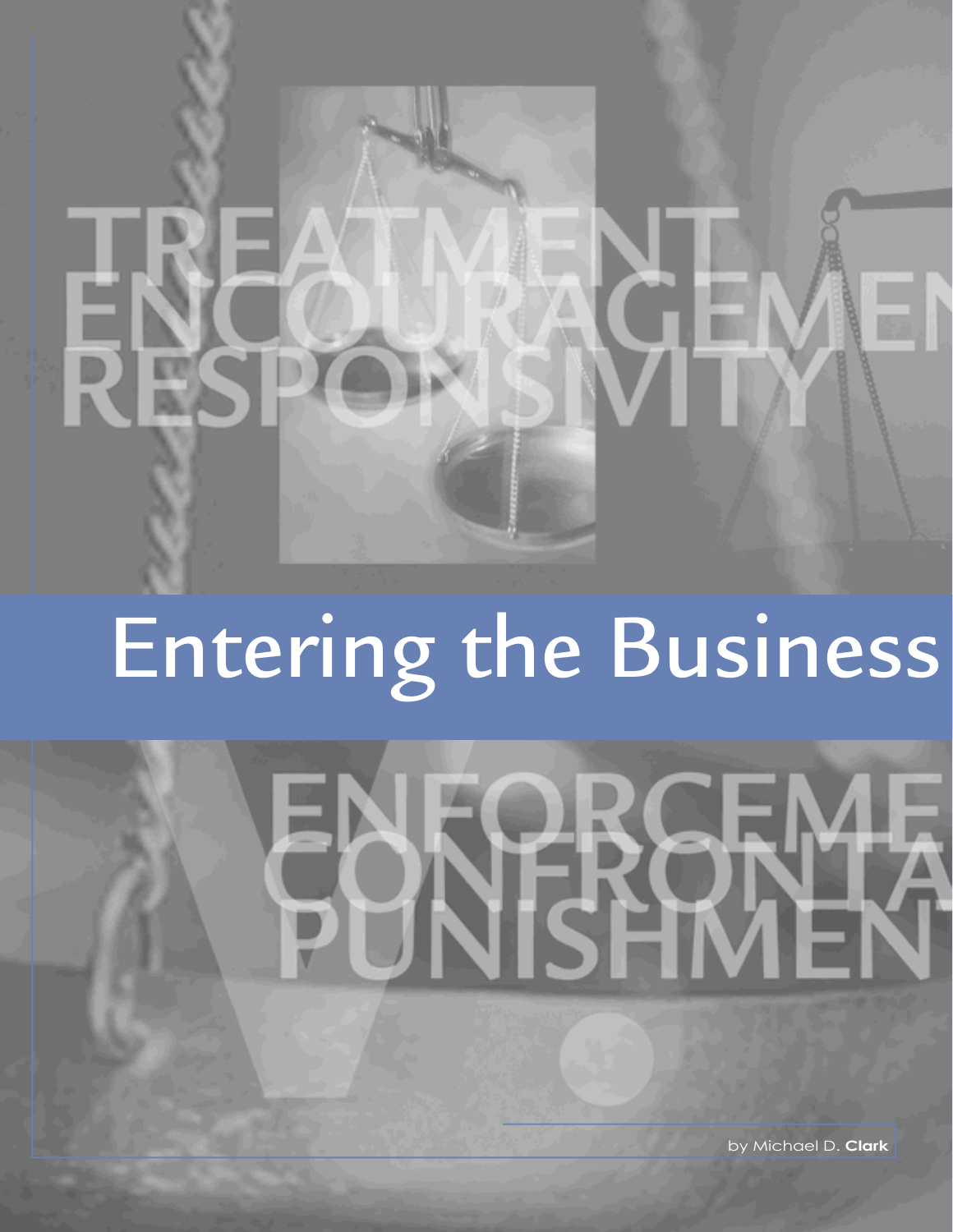*This article begins a two-part series on increasing motivation with involuntary clients, focus*ing on mandated offenders placed under probation supervision by court orders. Motivational *Interviewing (Miller & Rollnick, 1991) is an approach that was first developed and applied in the field of addictions but has broadened and become a favored approach for use with numerous populations across a variety of settings (Burke, Arkowitz & Dunn, 2002). In our own field of criminal justice, evidence-based practice as outlined by criminologists has recommended that justice staff be responsive to motivational issues with offenders (Andrews & Bonta, 2003). This series attempts to lend substance to that recommendation with suggestions for direct practice application.* 

POBATION STAFF CIAM OR FOR "HOW TO'S" AND SEEK KNOWLEDGE AS THEY WORK HARD TO MANAGE HIGH VOILM E CASELOADS. THE SEOOND ARTICLE OF THIS SERIES WILL ADDRESS SUCH STRATEGIES AND TECHNIQUES FOR THE LINE OFFICER BUT PATIENCE I M ANAGE HIGH VOLUM E CASELOADS. THE SECOND ARTICLE OF THIS SERIES WILL ADDRESS SUCH STRATEGIES AND TECHNIQUES FOR THE LINE OFfiCER. BUT P ATIENCE IS NECESSARY AS MOTIVATIONAL INTERVIEWING (MI) IS NOTJUSTA COLLECTION OF TECHNIQUES TO AP P LY TO AN OFFENDER. RAISING M OTIVATION LEVELS AND INCREASING AN OFFENDER'S READINESS TO

CHANGE REQUIRES A CERTAIN CLIM ATE - A HELP FUL ATTITUDE AND A SUP P ORTIVE AP P ROACH THAT ONE WOULD TAKE WITH AN OFFENDER. THIS CIIM ATE BECOM ES GRIST FOR DEVELOP ING A HELP ING RELATIONSHIP, AND IT IS IM P ERATIVE THATTHIS RELATIONSHIP OCCURBETWEEN AGENTAND P ROBATIONERIFENDURINGCHANGE IS TOOCCUR. THIS ARTICLE WILLEXAM INE THIS TYPE OF CIIM ATE ACROSS THE CRIM INALJUSTICE field (THE M ACRO P ERSP ECTIVE), WITHIN P ROBATION DEP ARTM ENTS (THE M EZZO P ERSP ECTIVE) AND INTO THE INDIVIDUALP AIRING OFANY OFfiCER AND OFFENDER (THE M ICRO P ERSP ECTIVE).

### **Across the Criminal Justice Field (macro): What Business Are We In?**

Duncan, Miller and Sparks (2004), promoting outcome-informed efforts, recall a landmark article by Theodore Levitt, a Harvard business professor. Levitt (1975) recounted the rise of the

# of Behavior Change:<br>Motivational Interviewing for Probation Staff



railroad industry throughout much of the 1800s and into the next century. The railroad industry vaulted to tremendous success as it laid track from city to city, crisscrossing and connecting our continent. Millions of dollars were pocketed by those laying the track and building this nation's rail infrastructure. The pace of life quickened, and demand rose for speedy travel.

However, as the first baby-boomers began to leave their nests in the1960s, the railroads were in trouble — actually in serious decline. Why? Railroad executives would answer that it was due to the need for speedier transportation and faster communication that was being filled in other ways (i.e., cars, trucking industry, telecommunications, etc.). That reasoning made no sense to Levitt. To this business professor it begged a question. Duncan, Miller & Sparks (2002: 80) note the irony:

The railroad industry, Levitt (1975) argued, was not in trouble 'because the need was being filled by others…but because it was *not* filled by the railroads themselves' (p. 19). Why did the industry not diversify when it had the chance? Because, as it turns out, railroad executives had come to believe they were in the *train* rather than the *transportation* business.

Due to this limiting conception, trucking and airfreight industries prospered while locomotive engines fell into disrepair, parked on rusted track in the back of neglected railroad yards. The railroad industry had come to believe they were in the railroad business instead of the transportation business.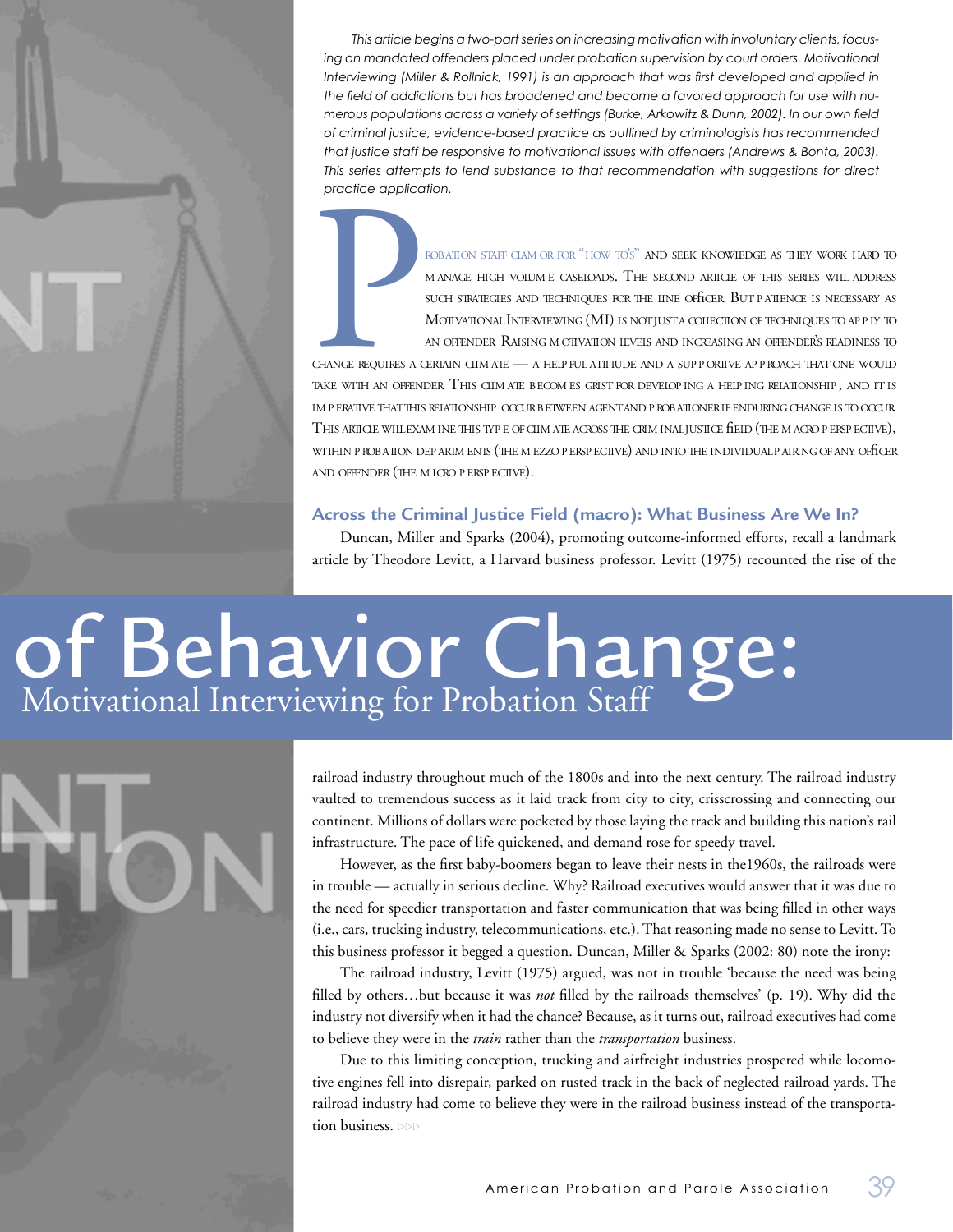It would seem that probation, as a criminal justice entity, is much like the railroad industry of our past century — for it has come to believe that it is in *probation business* rather than the *behavior change business*. Our field seems primarily concerned with the process of probation — insuring adequate supervision, compliance to probation orders and the completion of mounds of attendant paperwork. Process takes center stage rather than a principal focus on strategies and techniques that will encourage positive behavior change (outcomes).

The problem lies in the mindset that pervades the probation and parole field that allows outcomes to take a back seat to process. Consider a recent lament by a deputy director who manages a fairly large community corrections division. Engaged in a discussion regarding the "business of probation" during a recent training session, he offered his state's probation officer of the year award as an example. This annual contest awards much more than a certificate or a new wristwatch — the prize is a week-long vacation in the Caribbean! As can be imagined, staff keep a constant eye on their efforts and work hard to win the prize. However, this deputy director noted the field is so process oriented that whatever agent might win this trip would do so because of timely paperwork completion, more face-to-face meetings than required, comprehensive report writing and punctual court appearances. Yet if outcomes were considered, this same officer, enjoying the sun and waves from a relaxing beach-side cabaña, might be embarrassed to know their caseload detailed a 30 percent absconding rate or a 60 percent recidivism rate. Sadly, this situation is not one-of-a-kind. Another state's officer of the year award is even easier to determine; it is awarded to the staff member who has the highest rate for collection of court fees. Process is king. The business of probation occupies the limelight.

| Motivational Interviewing    |
|------------------------------|
| makes a lot of sense to me   |
| – I mean, it seems to be a   |
| lot like banking. We've got  |
| to make a deposit before     |
| we can expect to make a      |
| withdrawal.                  |
| - Training participant, 2005 |
|                              |
|                              |

For those who might bristle at this implication, a quick inventory is telling: If your department requires new-agent training, how much of that orientation curriculum involves motivational enhancement training or strategies/techniques to encourage positive behavior change? Consider any continuing education training recently conducted by your department. More often than not, training titles would have included phrases such as, "Managing the…," "Supervising the…," "Officer Safety," "Computer Training," "Risk Assessment" or the ubiquitous phrase, "How To Deal With The…(sex offender, dually-diagnosed, hostile client, etc.)" This is not to imply these training topics as unimportant, but rather to point out the sheer absence of any tactical curiosity regarding positive behavior change. Whether training topics or journal articles, both appear pertinent to probation services — not behavior change. The business of probation proliferates. Managing trumps motivating. Supervision obscures relationships. Intimidation overshadows encouragement. Compliance remains in ascendancy. Change is left wanting.

Looking to our past may help us to understand the present, allowing us to examine why we find ourselves in this current state. It would seem we were born into a correctional world that had always known tension between the ideals of punishment and treatment. Our field seems unable to extricate itself from a seemingly hypnotichold of a "tough-as-nails" approach. To try and understand how the probation field became mesmerized is to appreciate two swings of the crime control pendulum that have occurred over the last 50 years. Psychological and sociological theories of criminal behavior gained prominence in the 1940s and helped the principle of rehabilitation of offenders (offender treatment) to flourish throughout the 1950s and 1960s (Gendreau & Ross, 1987). However, evidence to support the treatment paradigm did not keep pace by tracking outcomes and building supportive evidence, so the pendulum swing of correctional policy started to move back to the punishment and "just desserts" approach. Rehabilitation lost favor by the late 1970s and began to recede during the 1980s.

One swing followed another as the ideal of punishment lost ground. Clive Hollin (2000) notes, "If the 1980s saw the fall of the rehabilitation ideal, then the early 1990s witnessed a spectacular resurrection… (this) resurrection of treatment can be directly traced to the impact of a string of meta-analytic studies of the effects of offender treatment published towards the end of the 1980s and into the 1990s." The predominance of punishment had not demonstrated effectiveness, and in many instances, was shown to increase recidivism. With the advent of the 1990s, supervision and treatment has enjoyed more certainty of success (Andrew & Bonta, 2003; Bernfield et al., 2001).

With the current pendulum swing back to treatment, there is a call for motivational enhancement of offenders. With the rise of evidence-based practice, Andrews, et al (1990) details "three principles of effective intervention" that include, (1) risk assessment, (2) targeting criminogenic needs and (3) responsivity. The rubric of "responsivity" is defined as an effort that will "Insure that individuals are suited to the treatment intervention. Be responsive to temperament, learning style, *motivation*, culture and gender of offenders undergoing treatment when assigning and delivering programs." (emphasis added - pps. 374-375)

How then, is probation staff to be responsive to motivational issues and work to enhance offender readiness to change, when a good portion of our criminal justice culture (macro) remains stuck in an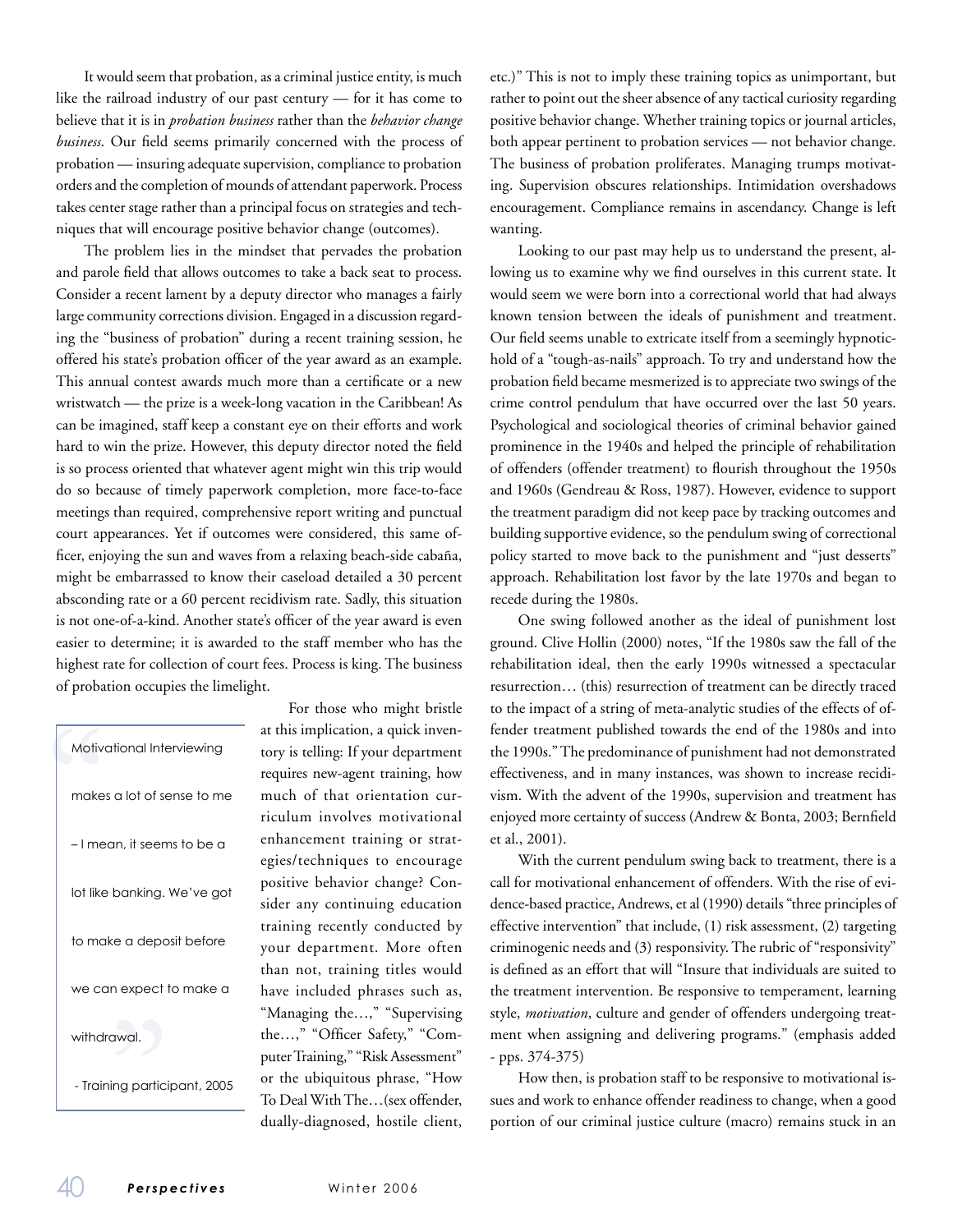adversarial get-tough atmosphere? Anthropology may offer an explanation. Steven Pinker, in his 1997 landmark book, "How the Mind Works" notes there are parts of our current human brain and body that once served a survival purpose in our primordial cave-dwelling past. Yet, today these same body parts no longer serve any real function. These anthropological remnants become an appropriate analogy for the tough-as-nails stance that many embrace within our probation field. What worked for the sole emphasis on punishment and penalty (stopping negative behavior), continues only as an obstacle for increasing motivation and assisting change (starting positive behavior).

### **A Second Pendulum Swing?**

We've witnessed the pendulum swing between the punishment and treatment camps in our field, yet could there actually be two pendulums? I propose there are two, one that is research-based and another that is practice-based. The research pendulum swings in the foreground, set in motion by criminologists who suggest what course of action will reduce crime. However, I believe there is a second pendulum, with a swing moving in the background, moving much slower and shadowing the first. This pendulum swing involves the atmosphere and attitudes of those who work within the probation field. This article calls attention to this "practice pendulum," that is created by — but not always in sync with — the research pendulum. To understand this second pendulum is to understand that our field seems shackled by a lag-effect; out-of-date attitudes held by many in the field who seek not only compliance from offenders but dominance and primacy over them as well. This hold-over from the just desserts/punishment era remains alive, suppressing behavior change as it limits an offender's involvement to passive and submissive roles. The brain is dead, but the body continues.

## **Within Probation Departments (mezzo): The Obstacle of the "Either/Or"**

What about this recent pendulum swing has brought our field back to a focus on treatment? What is this business of behavior change? How does change occur? And more importantly to our field, how can department policy and a probation officer's efforts increase an offender's readiness to change? These questions can guide our departments toward a fundamental change in both attitude and objectives. Questions this two-part series will attempt to address.

Change is a process that often takes time. It can occur by sudden insight or dramatic shifts (i.e., epiphanies, wake up calls) but the vast majority of change occurs slowly and incrementally. The Stages of Change theory (Prochaska & DiClemente, 1983) has even mapped out these incremental steps, lending support to the idea that change is a process rather than a point-in-time event. When working with probationers new to our system (or those returning) who may pose harm to themselves or others, initial objectives must begin with offender stabilization. Those who are out of control must be brought

into control, hence compliance becomes an all-important first step in offender supervision. If we did not, we would be neglecting our primary mission of social control at the community's peril.

It's time to expose a form of "either/or" conceptualization by probation staff that ends up as a stumbling block for improved outcomes. This block is analogous to brewing tea. To enjoy a cup of tea, it's not hot water *or* tea leaves, rather it's hot water *and* tea leaves, the key combination that allows the brew to be served. However, there are those that would strip this sensibility from our own field of probation. Their concrete thinking would have us believe in a limiting contrast; that we either secure compliance *or* increase the readiness to change, that one either imposes sanctions *or* establishes a helping relationship. As a fish might ask, "what water?" this contrast is so pervasive it is seldom noticed or examined. Motivational Interviewing contends that objectives of control and motivation can exist side by side. This "both/and" inclusiveness will be sketched-out later in this article.

Those that show little respect to offenders and adopt an adversarial style are only successful in imposing (once again) another type of unproductive either/or contrast: Either one is tough or soft. A tough, unyielding approach could be characterized as "holding the line." Those who take a tough approach justify their harsh attitudes and abrasive conduct towards offenders believing this hardened stance is the only true option. To do otherwise would constitute a soft approach which is merely "wanting to be liked" or "trying to be friends." While heavy-handed advocates may not achieve acceptable levels of success with their adversarial approach, they feel a relief that (at least) they will never be accused of acting indulgent or pandering to the offender. It has long been a reaction in our field to blame the offender when change does not occur (Clark, 1995). Rather than examine our own efforts, a lack of improvement is explained away as more evidence of the intractable nature of probationers.

Why is a tough approach tolerated in our field? How can it be purged? Our field needs to dissuade the "us vs. them" mindset as it becomes a hindrance to all — hampering the officer/probationer relationship, department objectives, offender improvement and ultimately the safety of our communities. Space prohibits a review of the multitude of studies (Miller & Rollnick, 2002; Hubble, Duncan & Miller, 1999) that find a confrontational counseling style limits effectiveness. One such review, (Miller, Benefield and Tonnigan, 1993) is telling. This study found that a directive-confrontational counselor style produced twice the resistance, and only half as many positive client behaviors as did a supportive, client-centered approach. The researchers concluded that the more staff confronted, the more the clients drank at 12-month follow up. Problems are compounded as a confrontational style not only pushes success away, but can make matters worse.

It would seem that those who swagger and take delight in adopting a tough approach do so without knowledge of this large body of research regarding counselor style. It is at this juncture that many  $\triangleright\triangleright\triangleright$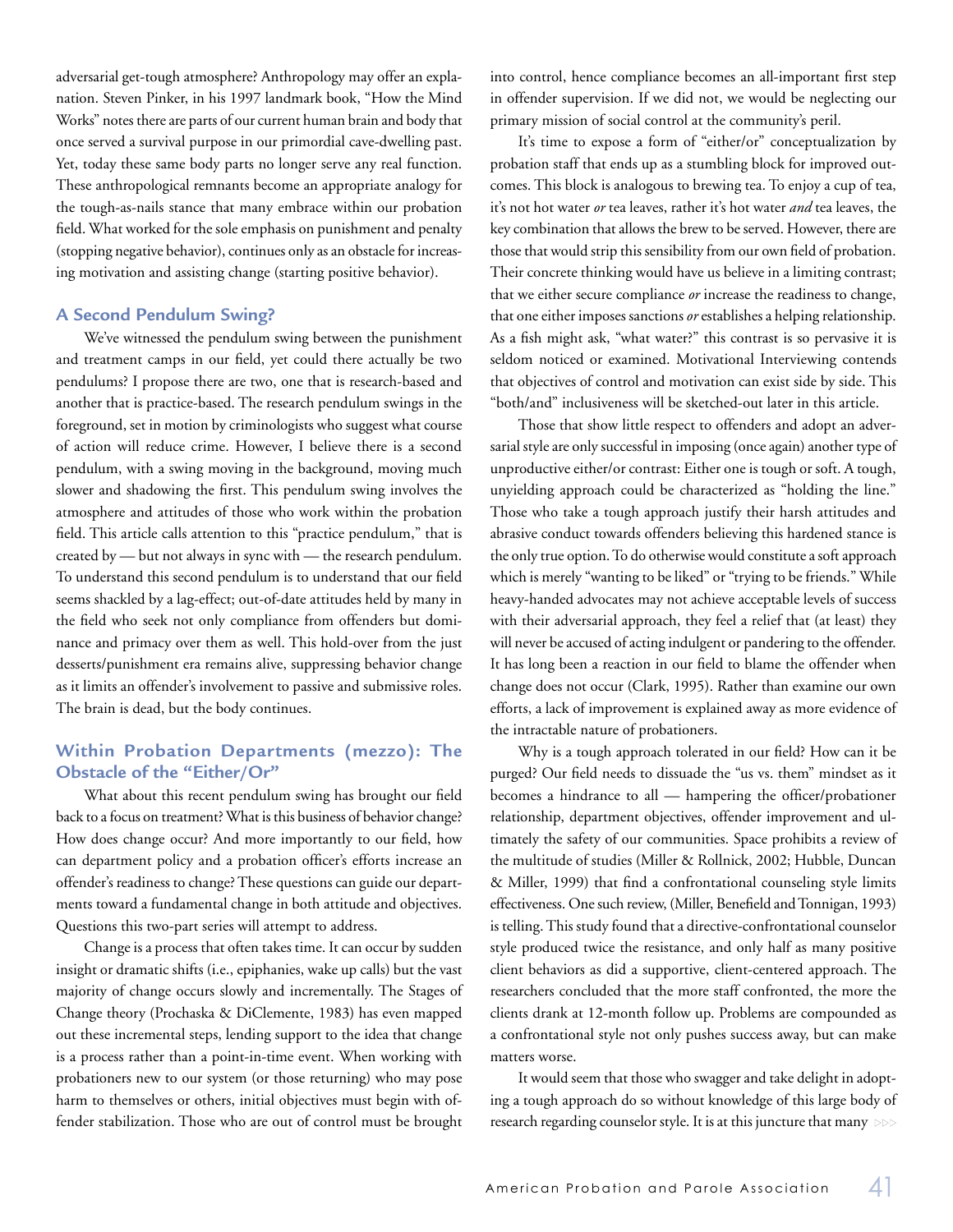probation staff claim, "We're not counselors! Our job is to enforce the orders of the court." This claim only serves to disappoint and underscore that our field remains fixated on the business of probation — not the business of behavior change.

This brings to mind staff who do not adopt this abrasive style but must work around those who do. These staff witness the insensitive attitudes and disrespectful treatment of offenders and become reactive to it. However, much like a crowd that shrinks back in a bully's presence, these same department colleagues and supervisors fall silent and fail to challenge this callous conduct.

It is understandable why many are reluctant to confront. The defense used by the tough crowd is as insidious as it is absolute. Tough-as-nails staff again evoke an either/or contrast. They contend that to challenge their insensitive behavior could only come from someone who was soft, and staff thought to be soft lack authority and substance. This incredulous mindset shields them from criticism and any subsequent self-evaluation. Shielded because anyone who might call their behavior into question would be thought to lack credibility for the sole reason that they disfavor heavy-handed ways! The criticism, or the person who might raise it, would be dismissed — a priori — as lacking integrity.

 I am reminded of a probation supervisor who tried to confront a staff member who was known for intimidation tactics and would brag in back-office chatter about his ill treatment of probationers. When the supervisor tried to contend that his use of intimidation was both unethical and ineffective, the officer confounded the interchange by a numbing use of the either/or contrast.

The officer retorted, "So, what you're saying is that I should molly-coddle them (probationers)?"

"No" the supervisor answered, "But you can't use the stick all the time, there are times to use the carrot as well."

The officer retorted sarcastically, "So, I'm supposed to be their friend, right?"

"No" again replied the supervisor, "But I speak of basic respect."

"Respect?" cried the officer, "Respect these people after what they've done?"

"Look," the supervisor pleaded, "it's just not effective to constantly go after them."

The officer rejoined with a rhetorical question, "So, you're telling me that hugging them is more effective?"

After several go-rounds the exasperated supervisor finally stated, "I guess what I'm trying to say is that you just need to be a little more 'touchy-feely' with those you supervise."

The probation officer finished the exchange with the mocking statement, "That's right! When I touch them, I want them to feel it!" Frustrated by the close-mindedness, the supervisor withdrew.

With overwhelming research in hand that a confrontational style inhibits outcomes, it would seem that allowing the voice of those who say the world is flat to coexist with those who know it to be round, brings assurance and honor to no one. Our field cannot rise to become change focused if a confrontational style is tolerated as an acceptable way of doing business. A heavy-handed approach is a backwards style that becomes an obstacle for the field in toto.

A clarification is necessary. Motivational Interviewing considers "confrontation to be the goal, not the counselor style." That is, the goal of all helping is to create a self-confrontation that prompts offenders to "see and accept an uncomfortable reality" (Miller & Rollnick, 1991, pg. 13). This awareness, of coming face to face with a disquieting image of oneself, is often a prerequisite for intentional change. However, one would not try to impose this awareness by forcing it upon someone through a confrontational style. To do so often makes matters worse. Multiple research studies (Rollnick, Mason & Butler, 1999, Tomlin & Richardson, 2004) repeatedly demonstrate that a harsh, coercive style often prompts a paradoxical response in that the more one is directive and presses, the more the other backs away. Rather than evoking change it causes an offender to become more entrenched in the problem, arguing and defending their current negative behavior. Probation agents are familiar with this backing away. It can take either active or passive forms, gearing up with the strong emotionality of arguing and tense opposition, or alternately, by shutting down through the absence of emotions, as with passiveaggressive silence or a "Who cares?" dismissal.

How probation officers can help an offender to see and examine their situation clearly and change accordingly — all while avoiding the active or passive forms of this paradoxical response — will be outlined in the next article.

### **Finding the Middle Ground**

To understand and further behavior change is to understand the interpersonal climate between officer and probationer that encourages change. Motivational enhancement steers clear of both the hard and a soft approach. The hard approach is overly directive and places offenders in passive, recipient roles. A soft approach correspondingly places the officer in a role that is too passive. A soft approach is also vulnerable to a condition characterized as professional dangerousness (Turnell & Edwards, 1999) where an officer, in attempting to keep a hard-won relationship at all costs, refuses to bring violations to the court's attention when they should ("I won't tell this time — but don't do it again"). Here the officer has swung too far to the opposite extreme and is not directive enough. The hope and belief that the officer can build an alliance and work together with an offender to make things better is not the same as ignoring violations. Believing that offenders are worth doing business with is not at all the same thing as adopting the easiest way of doing business with them.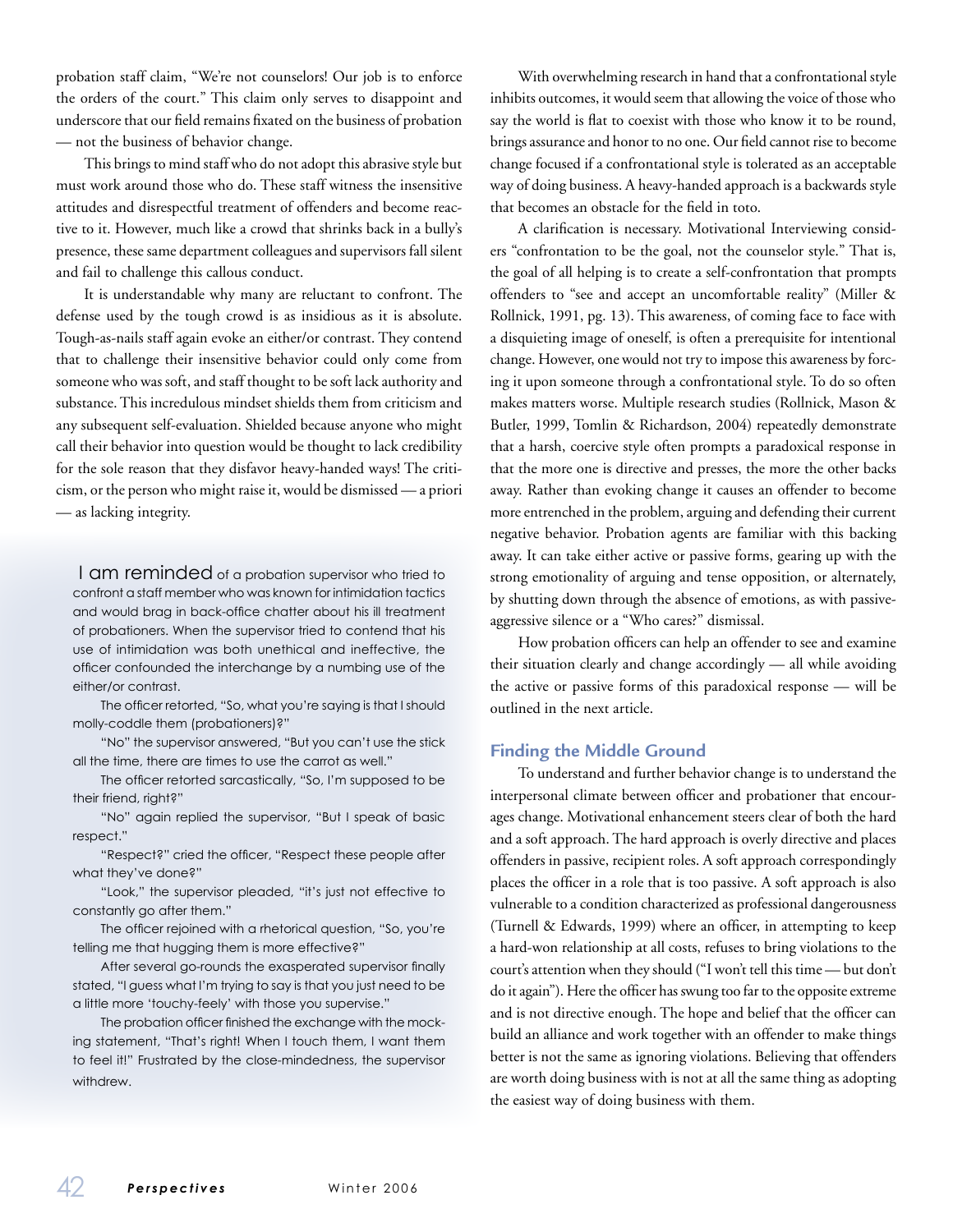It would seem neither side wins this debate as both approaches reduce offender outcomes, each for a different reason.<sup>1</sup> An emerging motivational approach finds middle ground by those who understand the both/and inclusion. With motivational interviewing as utilized by probation staff, officers are taught to cooperate with the offender, not the criminal behavior. Probation staff can examine how to impose sanctions *and* build helpful relationships, and with training, agents can build the skills to supervise for compliance *and* increase the offender's readiness for change.

This is not new to our field. Start your own single subject research by asking any probation supervisor to offer a frank (but discreet) evaluation of their department staff they supervise. Many supervisors can easily walk down their department hallways, and with candor, point to the offices of agents who have the abilities to build helpful alliances with offenders without compromising probation orders. These staff seem to understand that compliance and behavior change are not mutually exclusive efforts. What are the traits and skills that make these agents so different? With an eye to effective relationships that are so essential for encouraging change, why are not more probation departments hiring with these inclusive (therapeutic) abilities as criteria for employment?

As noted, there is an abundance of research citing how a confrontational approach repels those we work with and becomes an obstacle for change. Probation departments must speed-up this practice pendulum swing by finding their voice; labeling the tough approach for what it is — an obstacle. Departments must become empowered to establish a climate that will both ensure compliance and foster hoped-for behavior change.

## **Into the Individual Pairing of Officer and Offender (micro): A Helpful Mix**

I am unrepentantly optimistic as movements are occurring both outside our field and within our own ranks. All to help the second pendulum swing of officer attitudes to keep pace. There are efforts underway that sketch a helpful mix for how to hold the line with offenders, while at the same time encouraging positive behavior change in probation work (Clark, 1997; Mann et.al., 2002).

A further contribution involves a critical look at the power attributed to a probation agent and how that power is used. I have argued elsewhere (Clark, 2001) and repeat my contention that a therapeutic relationship in probation work can be established through (1) perspective, (2) role-taking by the officer and (3) skillful negotiations with the probationer.

### *(1) Perspective*

 To utilize motivational interviewing, probation staff must adopt a lens, or a way of viewing the offender, that is consistent with the Strengths Perspective (Clark, 1997, 1998). The Strengths Perspective in the justice field is first and foremost a belief in the offenders' ability to change. Although it would be naïve and disingenuous to deny the reality of the harm inflicted by those we work with, Saleebey (1992) cautions:

*If there are genuinely evil people, beyond grace and hope, it is best not to make that assumption about any individual first…even if we are to work with someone whose actions are beyond our capacity to understand and accept, we must ask ourselves if they have useful skills and behaviors, even motivations and aspirations that can be tapped in the service of change and to a less-destructive way of life? (pg. 238)*

This strengths perspective embraces the science of "getting up." For the previous 40 years, criminal justice has focused on the science and classification of falling down as evidenced by our sole focus on deficits, disorders and failure.<sup>2</sup> The strengths perspective pays attentions to what strengths, resources and assets probationers might turn to as they attempt to manage and overcome their troubles. Any probation officer could easily bemoan, "But so many offenders don't care to overcome; they don't believe change is important; they don't seem ready or willing to change." The reader will see in the next installment in this series the techniques that can prompt an offender into taking steps towards positive behavior change — seeing change as something they should do and can do.

### *(2) Role-taking*

There is great power attached to a court. When used appropriately, it can help to change the trajectory of someone's life, bringing health and improvements that radiate throughout a family and across the larger community. But when this power is abused or misapplied, the trauma and pain that results can continue long after court documents yellow with age. Who welds this power that holds such potential for benefit or harm? A helpful motivational perspective answers, "Not the officer!" The locus of power is actually centered in the judicial bench rather than to any individual officer. To bring this power home to roost with the officer is not only incorrect but can limit or stifle the very relationship that becomes the conveyor of positive behavior change. Take for example a short passage included in a chapter entitled, "Ethical Considerations" found within the latest edition of Miller and Rollnick's text on motivational interviewing (2002: 166):

"…consider a counselor who works with offenders on parole and probation and who has the power *at any time* to revoke that status and order incarceration." (emphasis added)

Although this excerpt speaks to the power of "counselors" who work with offenders, it could be argued that the power attributed to the supervising probation officer would be even greater. However, accurately stated, no officer is truly vested with the power to jail an offender, apply new consequences or to increase consequences by personal decision or whim. This is not a case of splitting hairs with  $\triangleright\triangleright\triangleright$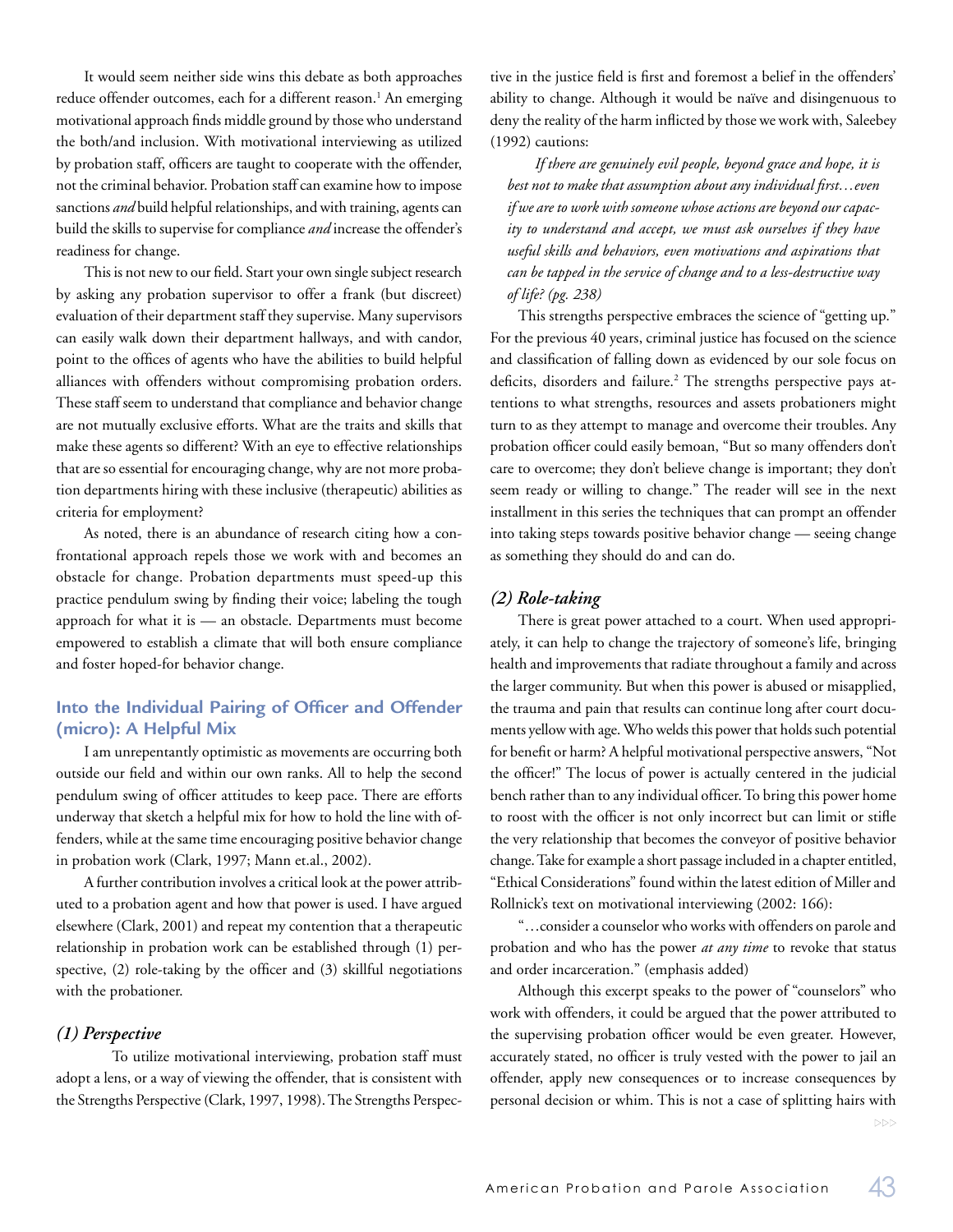a play on words. An agent must petition the court. The court then works to substantiate the alleged violations of probation in a formal hearing and it is the court that determines guilt or innocence and imposes additional sanctions where appropriate.

There is no intent to disparage those who may not understand the judicial process, only to point out how pervasive this misperception has become across our culture. The statement that the probation officer "…has the power at any time to revoke that status and order incarceration…" demonstrates something akin to an unfounded urban legend that gains credibility only through the endless retelling. Legend becomes fact. This mistaken attribution of power is not only limiting for the motivational-inclined officer, but an incorrect understanding of probation jurisprudence.

I do not gloss over personal abuses of power, or even systemic bias that prompts disrespectful treatment of offenders. Officers can and do illegitimately grasp at this power base ("I'll lock you up!") or consistently intimidate as a personal style, heaping abuse dissolutely on offenders. However, abuses of power are not specific to probation agents and can occur within any helping endeavor. Abuses may well crop up with greater frequency in the criminal justice field, yet I would assert that this becomes an ex post facto argument for the greater expansion, rather than preclusion*,* of motivational interviewing within our ranks.

Misperceptions are understandable and easy to overlook when proffered from outside the criminal justice field, but far more troublesome when furthered by criminologists within the field. Consider this short treatise from Mills (1980: 46).

The distinguishing feature of corrections that differentiates it from other helping professions is the large amount of socially sanctioned authority, both actual and delegated, carried by the corrections official…The officer must learn to become comfortable with his authority, and to use it with restraint in the service of the officer and client's objectives.

The reaction of some inexperienced officers is to banish the "big stick," and go hide it in the judge's chambers or in the warden's office. Such officers seem to believe that social casework and counseling can proceed in corrections in the same basis as in an outpatient clinic, that their "good guy in the white hat" image is somehow tarnished by the possession of so much power over their clients. Officers who conduct investigations and counseling while denying their own authority are usually perceived as being weak, and are subject to easy manipulation by their clients.

With all due respect, my suggestion is that officers do exactly what Mills cautions against! Motivational interviewing, as utilized within the field of probation, is determined not to personally assume the big stick. It furthers an officer's ability to influence change when they place the stick with the judge, their supervisor or even to use agency policy as a convenient catch-all. This becomes not a weakness as purported by Mills, but rather a strength. When using motivational interviewing with mandated clients, I am mindful of the distinction

of power versus force: greater power to increase readiness to change and improve outcomes can be harnessed with the use of motivational interviewing by establishing fit with a probationer ("Are we together on this?"), than with use of adversarial force from the me vs. you nexus of dominance.3 I believe the ability to create and maintain a therapeutic relationship — so essential to the spirit of motivational interviewing — can only be realized by placing the big stick with others.

### *(3) Skillful Negotiation*

Miller and Rollnick (2002: 173-174) detailed a helpful example of this negotiation with probationers. It begins with an honest explanation of the duality of an officer's roles: certainly to supervise and report compliance to probation orders but also to act as a helper and lend assistance:

I have two different roles here, and it is sometimes tricky for me to put them together. One of them is as a representative of the court, to ensure that you keep the conditions of probation that the judge set for you, and I have to honor this role. The other is to be your counselor, to help you make changes in your life that we agree would be beneficial. There are also likely to be some areas we'll discover, where I am hoping to see a change that you're not sure you want to make. What I hope is that by talking together here (when you report), we can resolve some of those differences and are able to find areas of change we can agree on. I'm sure I'll be asking you to consider some changes that right now don't sound very good to you, and that's normal. We'll keep exploring those issues during our time together, and see if we can come to some agreement. How does that sound to you?

Should compliance become an issue, the officer negotiates "How do we (you, significant others and myself) keep them (the judge, the court, agency policy) off your back?"

In training, I find staff new to motivational interviewing have a hard time negotiating these dual roles. Concrete thinking of either/or tends to dominate. "I either supervise or seek compliance (applying sanctions for failure to comply) or I practice motivational interviewing and try to motivate and establish a therapeutic alliance." It's not tea leaves or water; it's a good-enough blend that creates the brew. Helping staff to adopt a both/and conception is central to the business of behavior change.

Our field's ambivalence regarding intimidation and heavy confrontation must be systemically addressed. There is a tiresome practice of privately judging this behavior as reprehensible — yet publicly we say nothing. If behavior change is truly paramount, then intimidation and heavy-handed treatment is inappropriate and must be openly denounced across our field and within our departments. Only then will we stop the false dichotomy of tough/soft which continues to drain our field of its effectiveness. Only then will probation departments be populated with staff that can enforce orders and increase the readiness to change. Only then will a true decision be made as to whether we're in the business of probation or whether we're in the business of behavior change.